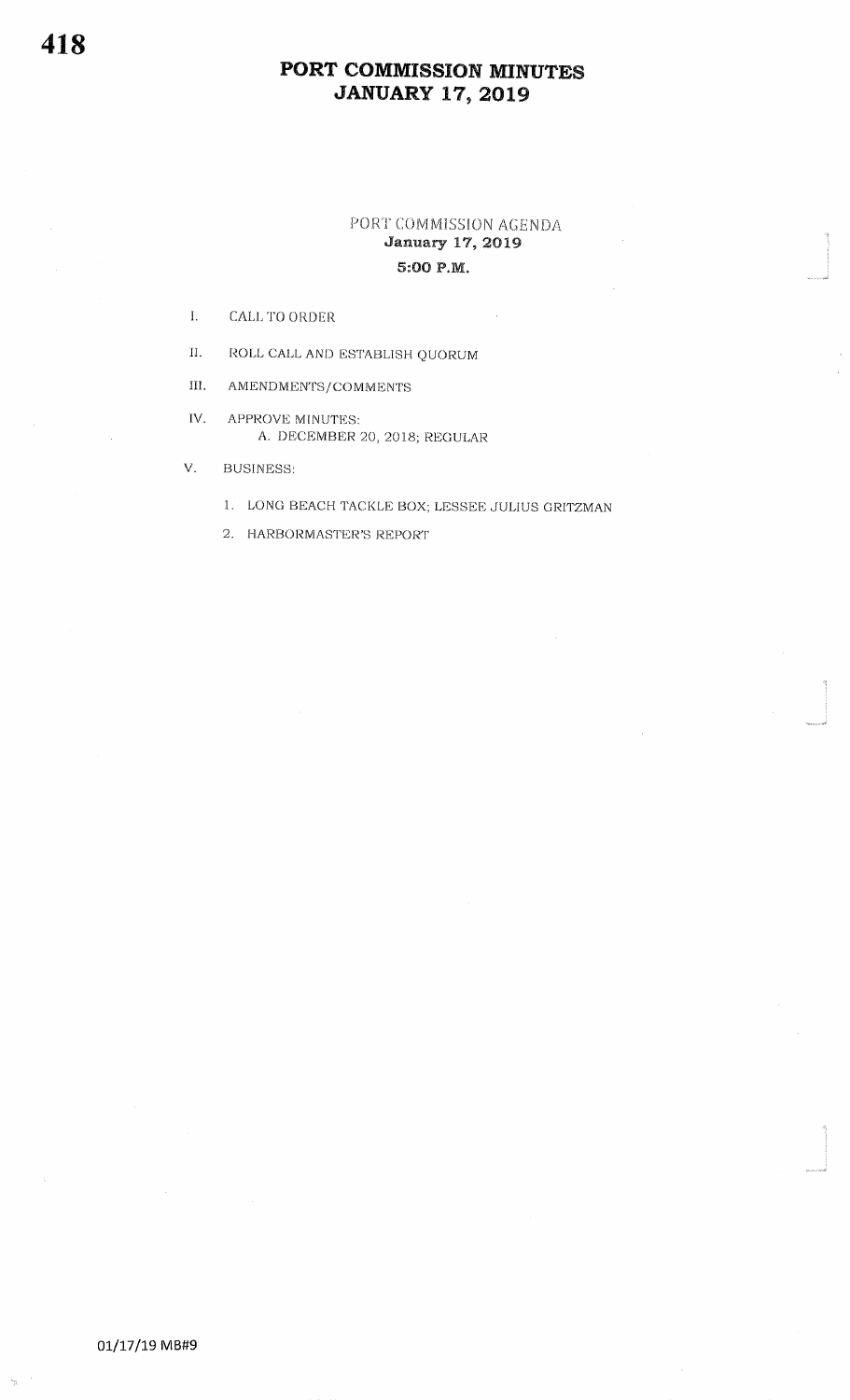Be it remembered that a regular meeting of the Port Commission of the City of Long Beach, Mississippi, was begun and held at the City Hall MeetingRoom, 201 Jeff Davis Avenue, in said City, on Thursday, January 17 , 2019, at 5:00 o'clock p.m., it being the time, date, and place fixed for holding saidmeeting.

There were present and in attendance on said Commission and at themeeting the following named persons: President Phil Kies, Secretary Don Deschenes, Commissioners Russell Jones, Brian Currie, Junior Husband,Barney Hill, Harbormaster Bill Angley, City Attorney steve Simpson, andDeputy City Clerk Kini Gonsoulin.

Absent the meeting were Vice President Brandon Boggess andCommissioner Kevin Hicks.

There being a quorum present and sufficient to transact the business ofthis meeting, the following proceedings were had and done.

### \*\*\*\*\*\*\*\*\*\*\*\*\*\*\*\*\*\*\*\*\*\*\*\*\*\*

Commissioner Kies called the meeting to order; whereupon there were noamendments or comments to the agenda.

### \*\* rk\*\*\*\*\*\*\*\* \*r< tr\*:k\*\*\*\*\*\*\*\*\*\*\*

Commissioner Deschenes made motion seconded by CommissionerHusband and unanimously carried to approve minutes of the Port Commission,as follows:

 $\triangleright$  Regular Minutes of December 20, 2018, as submitted.

\*\*\*\*\*\*\*\*\*\*\*\*\*\*\*\*\*\*\*\*\*\*\*\*\*\*\*\*

There came on for discussion the Long Beach Tackle Box, Mr. Julius Gritzman, Lessee. Mr. Gritzman delivered the following letter before the meeting:

,€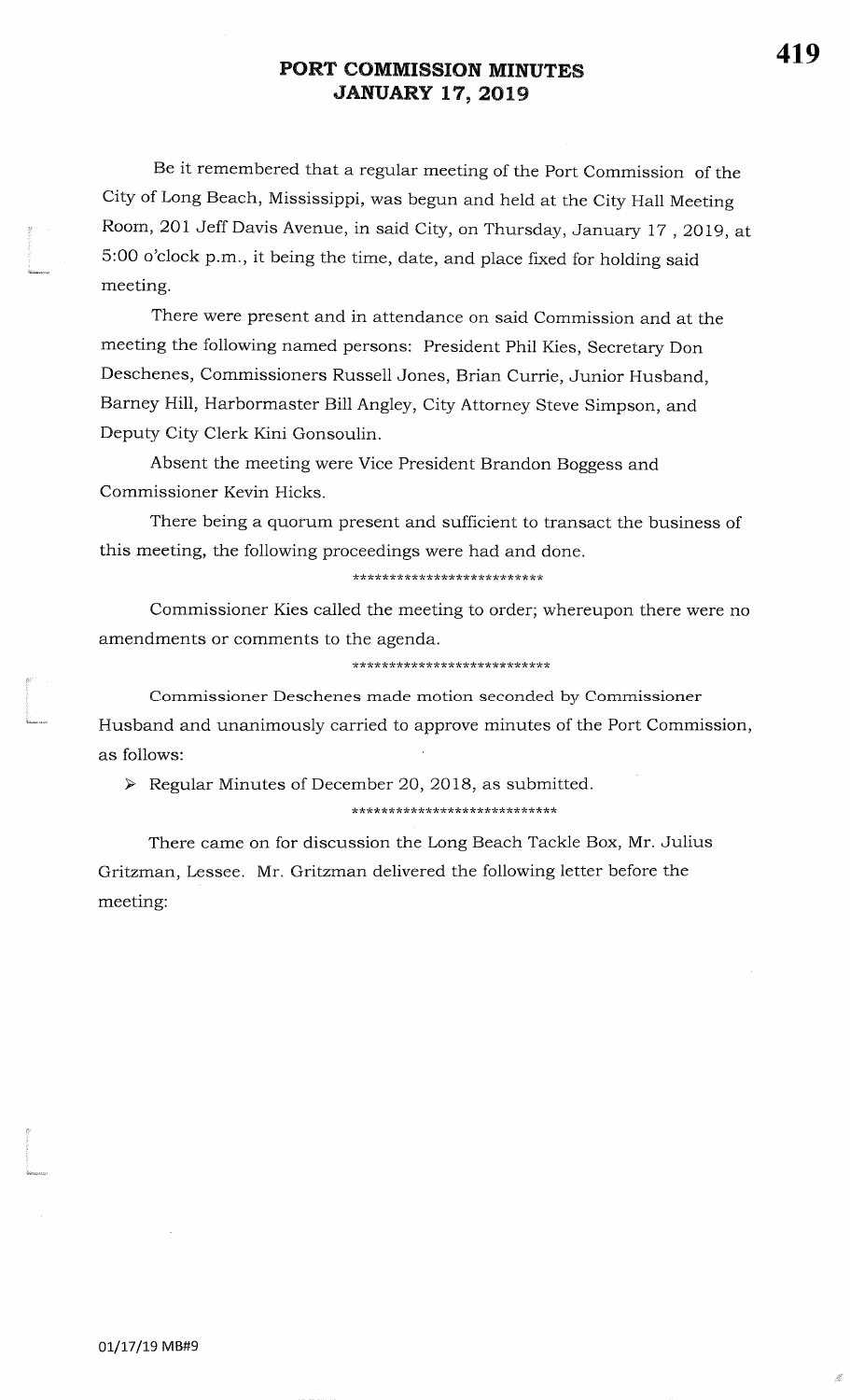$1/17/19$ 

To Mayor and Council and the Port Commission:

I, Julius Gritzman, regret to report that I am closing the Long Beach Tackle Box due to the loss of business since I have not had fuel for an entire year. The lost revenue of 40 % is too much to overcome. When Mr. Kies personally came to visit me at the shop: A-He came just before the next Council Meeting and B- he made it perfectly clear that the City would not work with me on the two months of nonpayment. I told Mr. Kies that I lost thousands of dollars worth of business and the City would not help me. I, also, made it clear to Mr. Kies that I would not buy or sell fuel at all. I am perfectly happy to pump fuel yet the City needs to pay for that fuel. If you want me to stay, I will pump the fuel yet I will not spend another dime of my money to do so.

My business still does not have a handicapped ramp and it's been two months.

I will pay you the two months of November and December on the 31st of January.

My power bill was \$610.00 The building is not worth \$725.00 a month.

Mr. Kies also told me, in front of my help, that the City would not "Vote me back in as owner" when my lease is up in September. The City would not give me relief from the loss of past income due to the lack of fuel, tackle, bait, and ice sales. For these reasons, I need to leave now. I will not be treated this way by anybody.

I spoke to the secretary at the Mayor's office and she informed me that a meeting would be set up with the Mayor. To this day, I have had no response from the Mayor's office to set up any type of meeting.

I did have a buyer yet when they found out that they had to buy and sell fuel, they backed out.

Nobody told me it was going to take a year and a half to get fuel. I would have never signed the lease knowing that the loss of revenue would be that great. Please read my lease section eight, paragraph C, referring to the termination of the lease due to casualty loss.

Another letter will follow at a later date. My store will close before the end of the month.

Julius Guttzmarz Owner and Operator

Long Beach Tackle Box

After considerable discussion and advice from Mr. Simpson, Commissioner Kies made motion seconded by Commissioner Husband and unanimously carried to declare Mr. Gritzman in default of his lease by nonpayment of rent and to terminate said lease and take possession of the bait shop immediately.

#### \*\*\*\*\*\*\*\*\*\*\*\*\*\*\*\*\*\*\*\*\*\*\*\*\*\*\*\*

The commission recognized Harbormaster Bill Angley for his report, as follows: